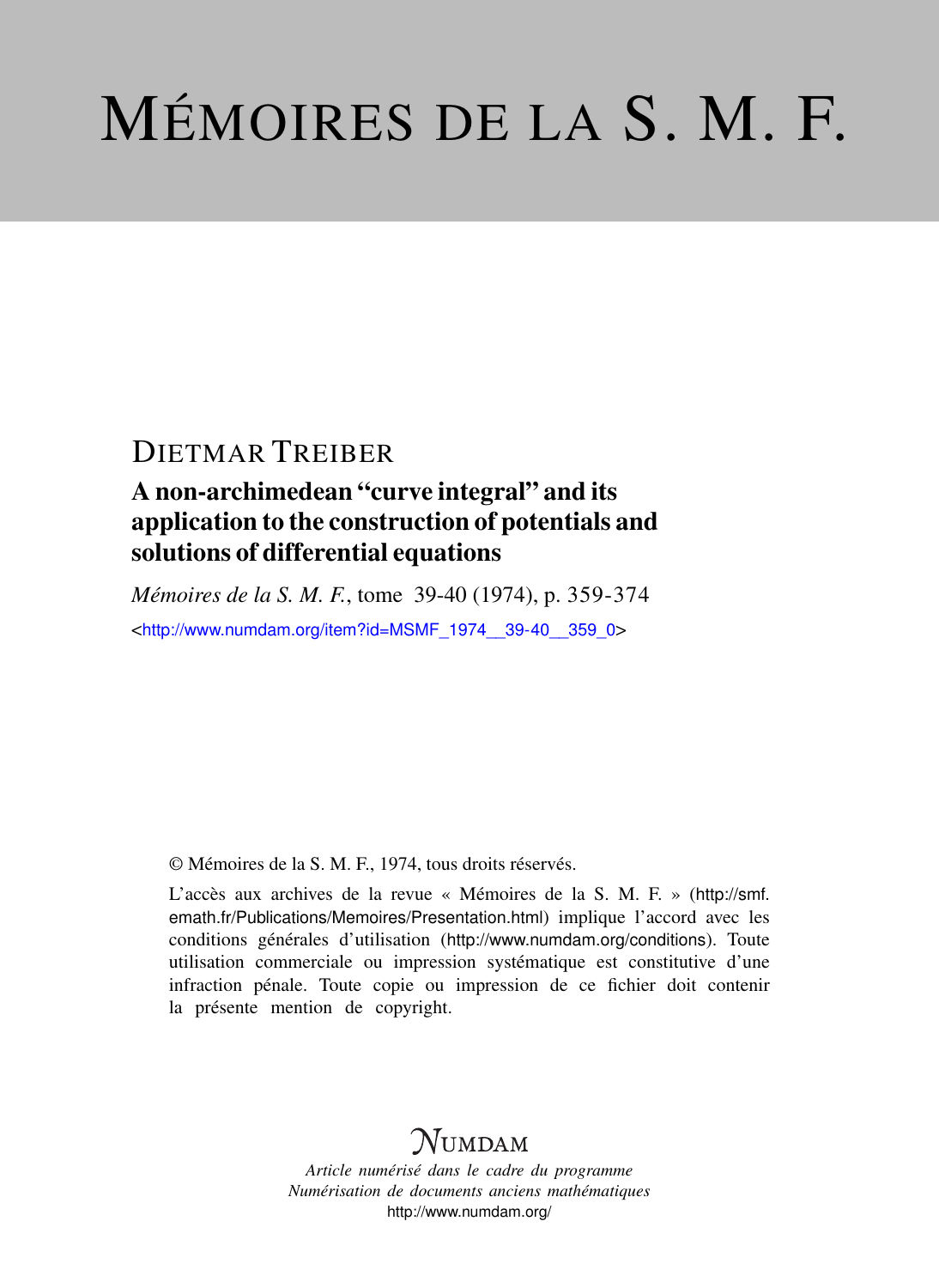Table Ronde Anal. non archim. (1972, Paris) **89 and Studies 1998**<br>Bull. Soc. math. France. Mémoire 39-40, 1974, p. 359-374

> A NON-ARCHIMEDEAN "CURVE INTEGRAL" AND ITS **APPLICATION TO THE CONSTRUCTION OF POTENTIALS** AND SOLUTIONS OF DIFFERENTIAL EQUATIONS

#### Dietmar TREIBE'R

 $\mathcal{L}^{\mathcal{A}}$  .

In the opinion of many students integration is the conversion of differentiation. That means more exactly : Integration serves for the construction of primitive functions and potentials. In this article it will be shown that there is a procedure of constructing potentials in n.a. Banach spaces, which is similar to that of the archimedean case by means of the curve integral.

At first let us remember the corresponding statements and the main ideas of the proofs in the archimedean case :

Let G be an open subset of  $\mathbb{R}^n$  and let

 $\omega: G \longrightarrow \mathcal{X}(R^n,R)$ 

be a differential form on G, that means :  $\omega$  is a mapping from G into the Banach space of all (bounded) linear maps from  $R<sup>n</sup>$  to R. We regard the problem whether there exists a "potential of  $\omega$ ", that is a differentiable function from G to R, whose derivative equals to the given **00 .** The following two conditions are sufficient for the existence of a potential of **oj :**

1) G is simply connected;

 $2)$   $\omega$  is differentiable and closed.

If **(0** is differentiable, then the closedness of **00** is also a necessary condition for the existence of a potential of  $\omega$ , as is known by the theorem about the equality of the mixed second partial derivatives.

A construction of a potential of **CO** can be given by means of the curve integral, especially in the case  $G = R<sup>n</sup>$  in the following way :

For v  $C$  R<sup>n</sup> define the curve c(v) by

 $c(v)$  (t) := tv,  $0 \le t \le 1$ .

If condition (2) for w is fulfilled, then the function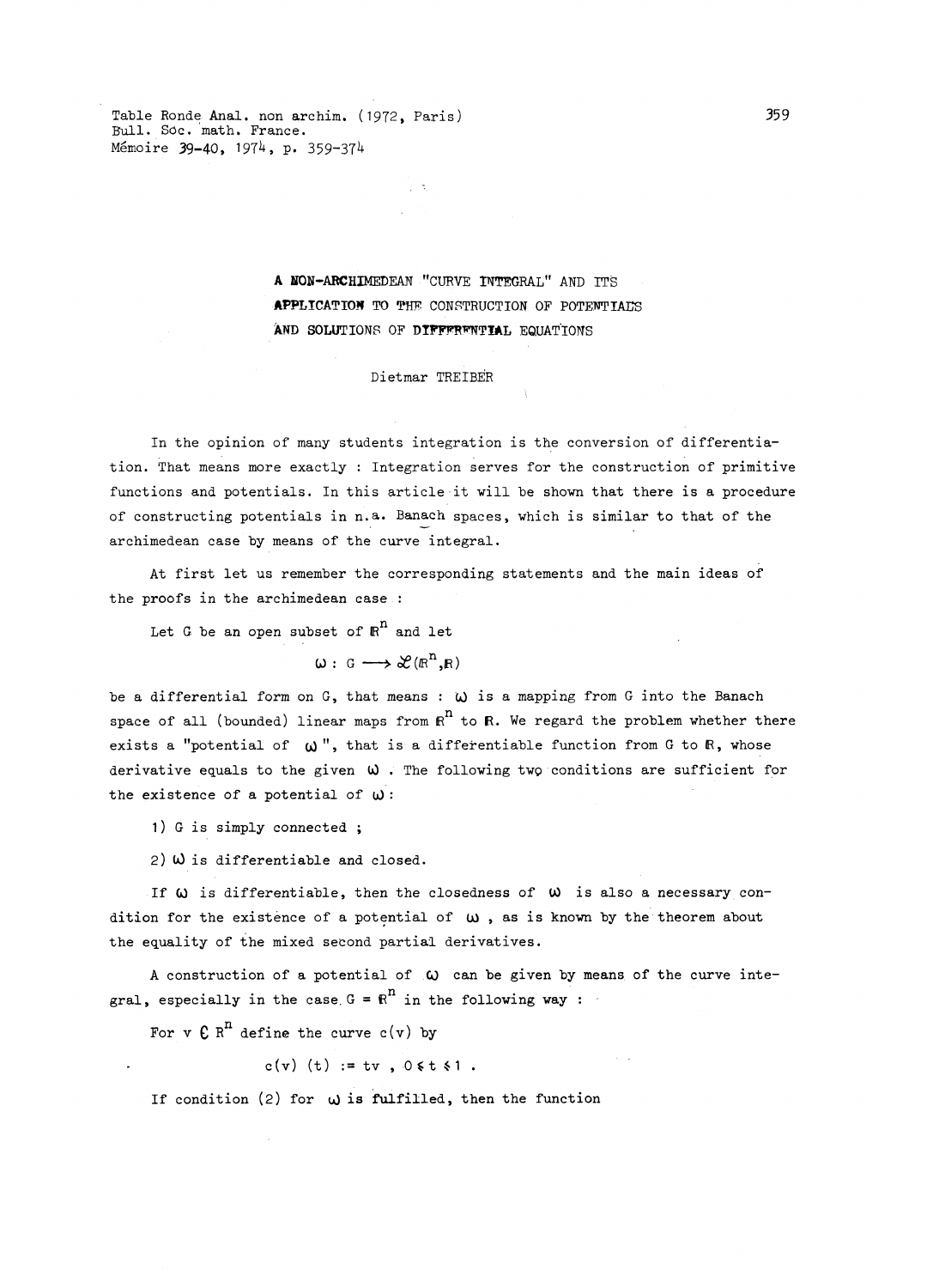

defines a potential of  $\omega$ .

In the n. a. case the special problem of constructing primitive functions to continuous functions over the fields  $\mathbb{Q}_n$  has already been solved by Dieudonné [1] in his classical work of 1944. Here the construction of primitive functions appears as a special case of a theorem about the existence of solutions of certain p-adic differential equations. In 1967 van der PUT  $\lceil \mu \rceil$  gave a method of solving p-adic differential equations by means of an orthogonal base of the Banach space of all continuous functions from  $Z_n$  to a n. a. completely valued field  $K \supseteq \mathbb{Q}_n$ .

It is remarkable that all mentioned researches about the existence of solutions of n. a. differential equations are restricted to the fields  $\mathbb{Q}_p$ . The reason : The elements of  $\mathbb{Q}_p$  allow a very useful development into infinite series. Our first aim is therefore to show that there exists a similar development into infinite series for the elements of all n. a. Banach spaces.

The procedure of constructing primitive functions over  $\mathbb{Q}_p$ , which one gets as a special case in the works of Dieudonne, van der PUT and in this work, is essentially the same.

We use in this work the following notations :

i)  $\mathbb{R}$ ,  $\mathbb{Z}$ ,  $\mathbb{N}$  := real, integer, natural numbers (including 0) ;

 $R_+$  resp.  $N_+$  := positive real resp. natural numbers.

ii) Let K be an. a. non-trivial completely valued field.

iii) Let E and E' be n. a. Banach spaces over K.

1. Development of the elements of a n. a. Banach space into infinite series

1.1. <u>Definition</u>. Let  $(u_i)_i$   $\epsilon$   $\bf{z}$  be a sequence of elements of a vector space V over K. Then we call  $(u_i)_{i \in \mathbb{Z}}$  left-finite iff there exists an n  $\epsilon$  Z such that  $u_i = 0 \epsilon v$ for all i € *1* with i *<* n.

1.2. <u>Lemma. Let</u> E be a n. a. Banach space over K. Assume a  $\epsilon$  K such that  $0 < |a| < 1$ . Then there exists a subset  $R$  of  $E$  with the following properties :

i) For every left-finite sequence  $(u_i)_i \varepsilon$  of elements of R the series

$$
\sum_{i=-\varpi}^{+\varpi}u_i\ a^i
$$

converges in E.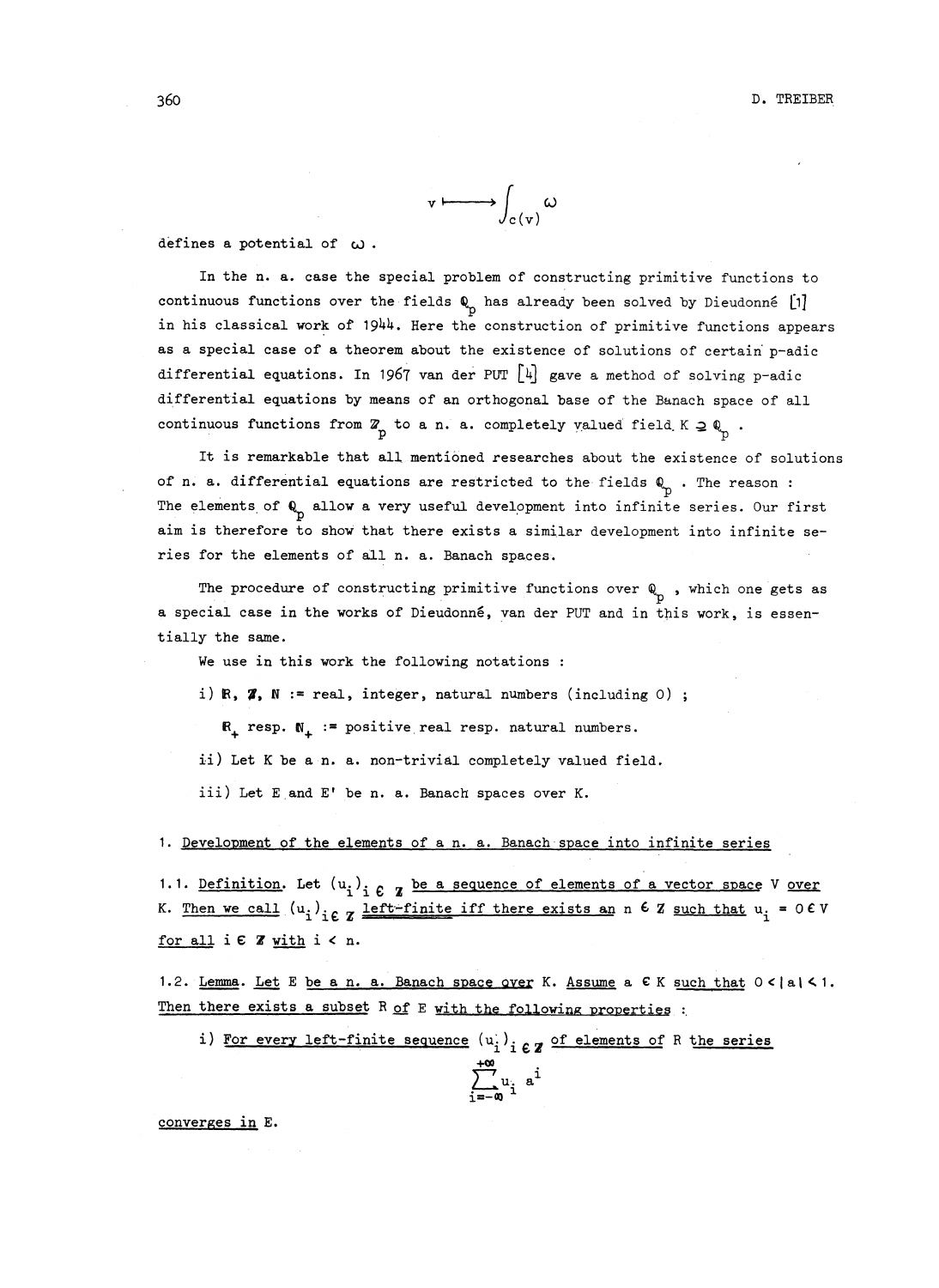ii) Every element  $u \in E$  has a representation of the form

$$
u = \sum_{i=-\infty}^{+\infty} u_i a^i
$$

with a left-finite sequence  $(u_i)_{i \in Z}$  of elements of R.

iii) Let  $u = \sum u_i a^i$ ,  $v = \sum v_i a^i$  <u>be elements of</u> R, represented as limits of infinite series in the sense of (ii). Assume  $n := \inf \{ i \in \mathbb{Z} \mid u_i \neq v_i \} \in \mathbb{Z}$ .

Then :

$$
|a|^{n+1} < ||u-v|| = ||u_n - v_n|| \cdot |a|^n \le |a|^n.
$$

This implies especially that the representation of the elements of E in the sense of (ii) is unique.

Proof : Let R be a system of representatives of

$$
\{u \in E \mid \text{full} \leq 1\} \quad / \quad \{u \in E \mid \text{full} \leq |a|\}
$$

with  $0 \in R$ . Clearly (i) holds.

Assume  $u \in E$ ,  $u \neq 0$ . Then there exists an  $n \in \mathbb{Z}$  such that

$$
|a|^{n+1} \leq \|u\| \leq |a|^{n} .
$$

It follows :

$$
|a| < \|\frac{1}{a}u\| \leq 1.
$$

Then there exists an u<sub>p</sub>  $\epsilon$  R such that

$$
\|u_n - \frac{1}{a^n} u\| \leq |a|.
$$

Therefore :

$$
\|u_n - u_n\|^2 \le \|u\|^2.
$$
  

$$
\|u - u_n\|^2 \le \|u\|^{2+1}.
$$

By iterating this process we get (ii). Part (iii) is a consequence of the strong triangle inequality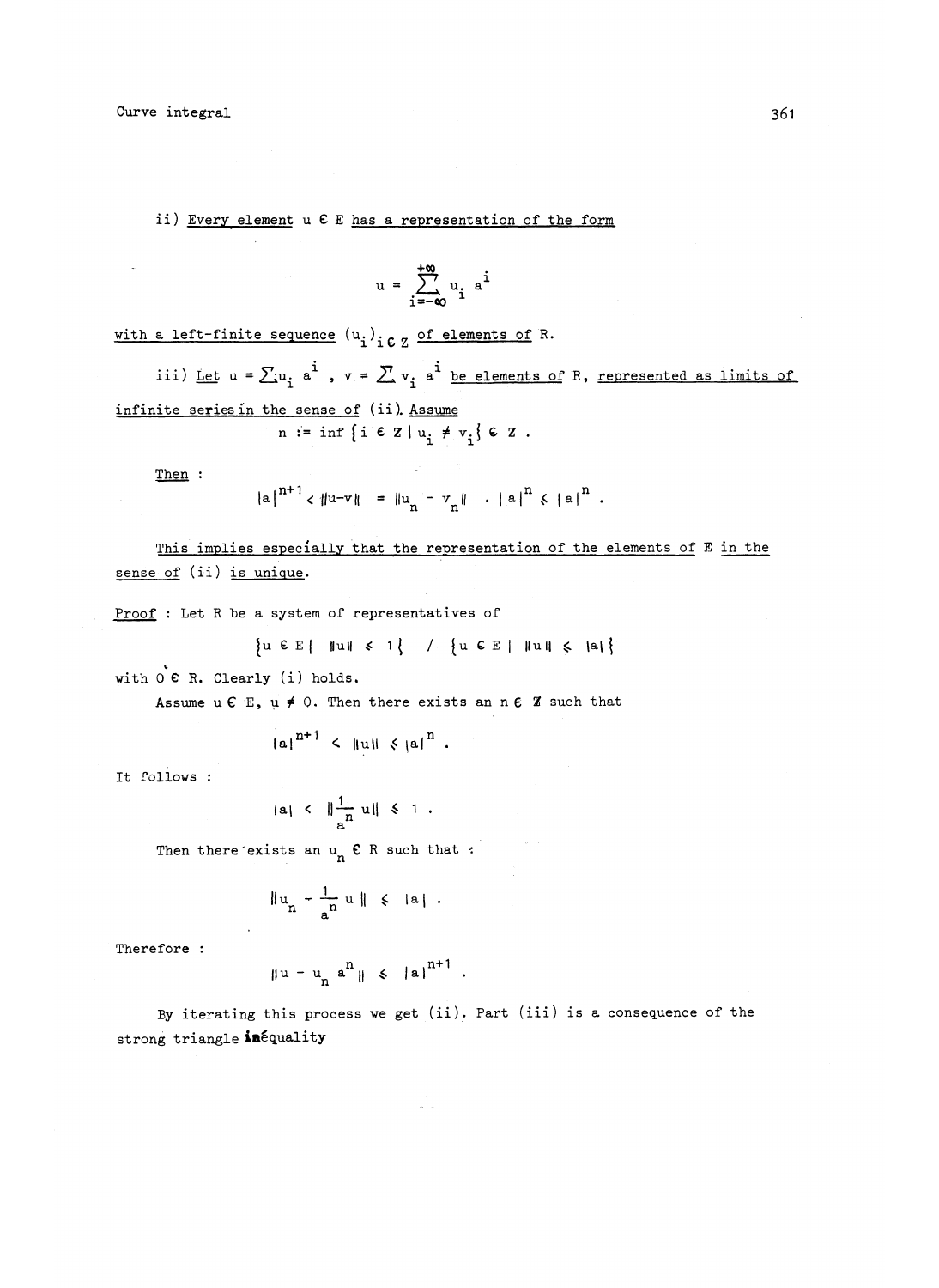2. The curve integral and its application to the construction of

2.1. Definition. Let  $\mathfrak{X}(E,E')$  be the vector space of all continuous linear mappings from E to E'. Then  $\mathcal{X}(E,E')$  is a n. a . Banach space relative to the norm

||1|| :=  $\sup \left\{ \frac{\|1(v)\|}{\|v\|} \mid v \in E, v \neq 0 \right\}$ ,  $1 \in \mathcal{L}(E,E')$ 

Assume that G is an open subset of E. A map

 $\omega : G \longrightarrow \mathcal{J}$ <sup>(E,E'</sup>)

is called a differential form (or 1-form) on G (with coefficients in E').

Let  $\omega:G\longrightarrow\mathcal{L}(E,E')$  be a differential form on G. A function  $f : G\longrightarrow E'$ is called a potential of  $\omega$  iff f is differentiable on G and for all p  $\epsilon$  G the derivative of f at p equals to  $\omega(p)$ .

2.2. <u>Definition</u>. <u>Let</u> G <u>be an open subset of</u> E and  $\omega: G \longrightarrow \mathcal{X}(E,E)$ 

$$
\omega: G \longrightarrow \mathfrak{X}(E,E')
$$

be a continuous differential form on G.

i) A curve c in E is a mapping

 $c: Z \longrightarrow E$ ,

such that there exist the limits  $\lim_{n \to \infty} c_n$  and  $\lim_{n \to \infty} c_n$ . We call the left limit c the "initial point of c", the right limit of c the "end point of c".

ii) A curve c :  $Z \longrightarrow E$  is called curve in G iff the image set of c, the initial point of c and the.end point of c lie in G.

independent of c and the end point of c if ein  $\sigma$ .<br>iii) Let c :  $\mathbb{Z} \longrightarrow \mathbb{R}$  be a curve in G. We define the integral of  $\omega$  over t  $\frac{1}{2}$  $\sqrt{\omega:= \frac{d^2}{2}}$ 

$$
\int_{c} \omega := \sum_{n=-\infty}^{+\infty} \omega(c_n) (c_{n+1} - c_n)
$$

Remember that  $\omega(c_n)(c_{n+1} - c_n)$  is the image of  $(c_{n+1} - c_n) \in E$  under the map  $\omega(c_n) \in \mathcal{L}(E,E').$ 

2.3. Proposition. *Le^* G be an open subset of E and c : 2 ——^G be a curve in G.  $\frac{2.3}{\pi}$ Then :

i) The curve integral defined in 2.2. is K-linear, that means :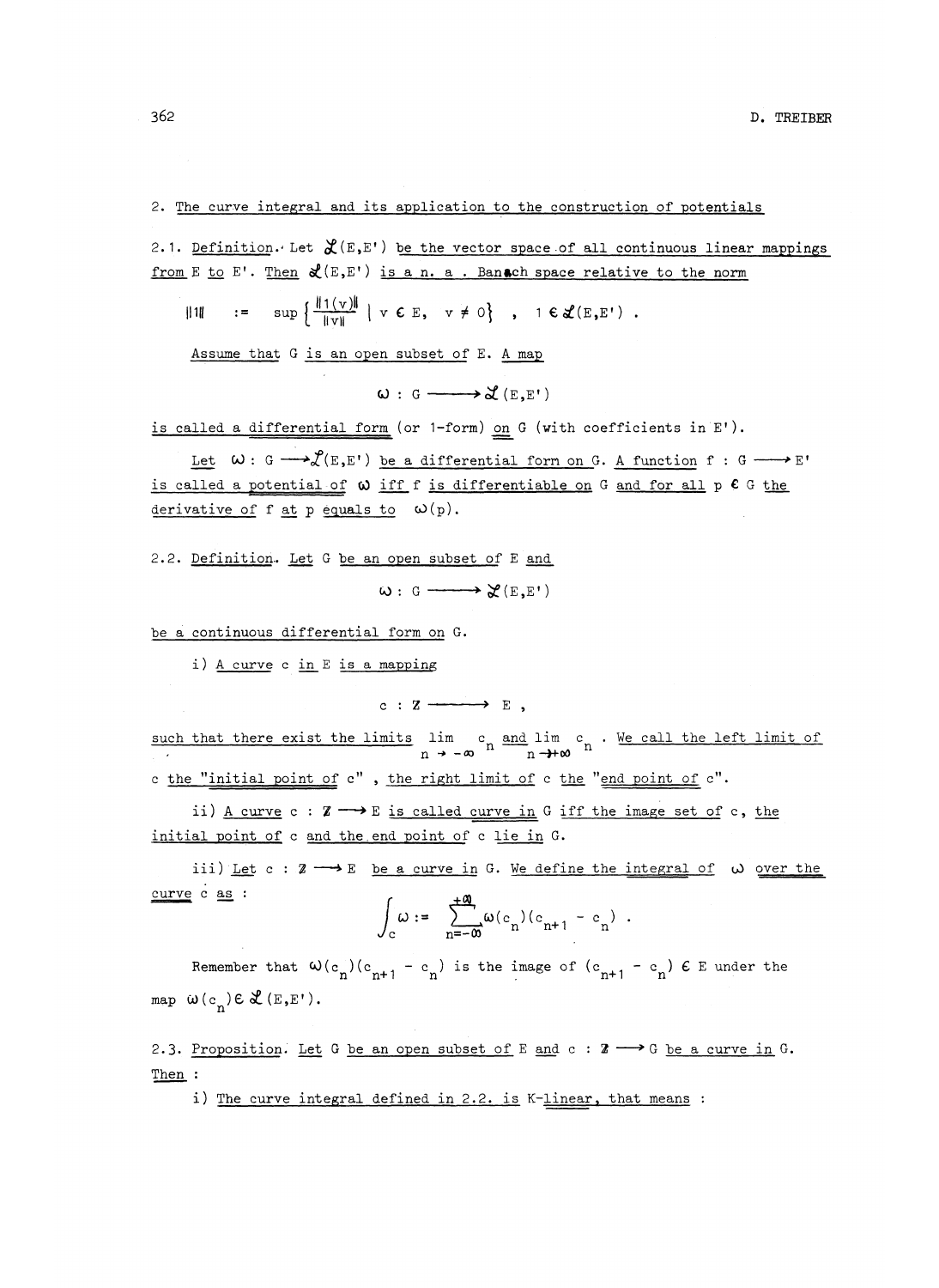$$
\int_C \cdot (a \omega + b \tilde{\omega}) = a \int_C \omega + b \int_C \tilde{\omega}.
$$

ii) The curve integral is continuous, that means : Let  $(\omega_1)_{1 \in \mathbb{N}}$  be a sequence of continuous mappings from G to  $\chi$  (E,E'), which converges locally uniform to a continuous differential form  $\omega$  on G. Then the sequence  $(\int_{c} \omega_{1})_{1}$   $\epsilon$   $\mathbb{N}$  converges to

 $\int_{\rm c}$   $\omega$  .

iii) Let  $(\omega_1)_{1 \in \mathbb{N}}$  be a sequence of continuous differential forms on G with coefficients in E', which is uniformly bounded and converges (pointwise) to a continuous differential form  $\omega$  on G. Then  $(\int_{c} \omega_{1})_{1 \in \mathbb{N}}$  converges to  $\int_{c} \omega$ .

Proof : simple application of the definitions.

2.4. Definition. Assume 
$$
u = \sum_{i=-0}^{+0} u_i
$$
  $a^i \in E$ . Define a curve  $c(u) : \mathbb{Z} \longrightarrow E$  by :  

$$
c(u)_n := \sum_{i=-0}^{n} u_i a^i
$$

for all  $n \in \mathbb{Z}$ . Obviously the initial point of  $c(u)$  is  $0$ , its end point is u. Furthermore :

$$
u = \sum_{n=-\infty}^{+\infty} (c(u)_{n+1} - c(u)_{n}).
$$

2.5. Lemma. If

$$
\omega: E \longrightarrow \mathcal{L}(E, E')
$$

is a continuous differential form, it holds for all u,v € E :  $\iint_{C(u)} \omega - \int_{C(v)} \omega || \cdot \xi \sup \{ ||\omega(p)|| \mid ||p-v|| \leq \frac{1}{|a|} ||u-v|| \} \cdot ||u-v||$  $+\infty$   $+\infty$ 

Proof: Assume 
$$
u, v \in E
$$
,  $u \neq v$ ,  $u = \sum_{i=-\infty}^{+\infty} u_i \cdot a^i$ ,  $v = \sum_{i=-\infty}^{+\infty} v_i \cdot a^i$ .

Then there exists a minimal  $N \in \mathbb{Z}$  such that

 $u_N \neq v_N$ .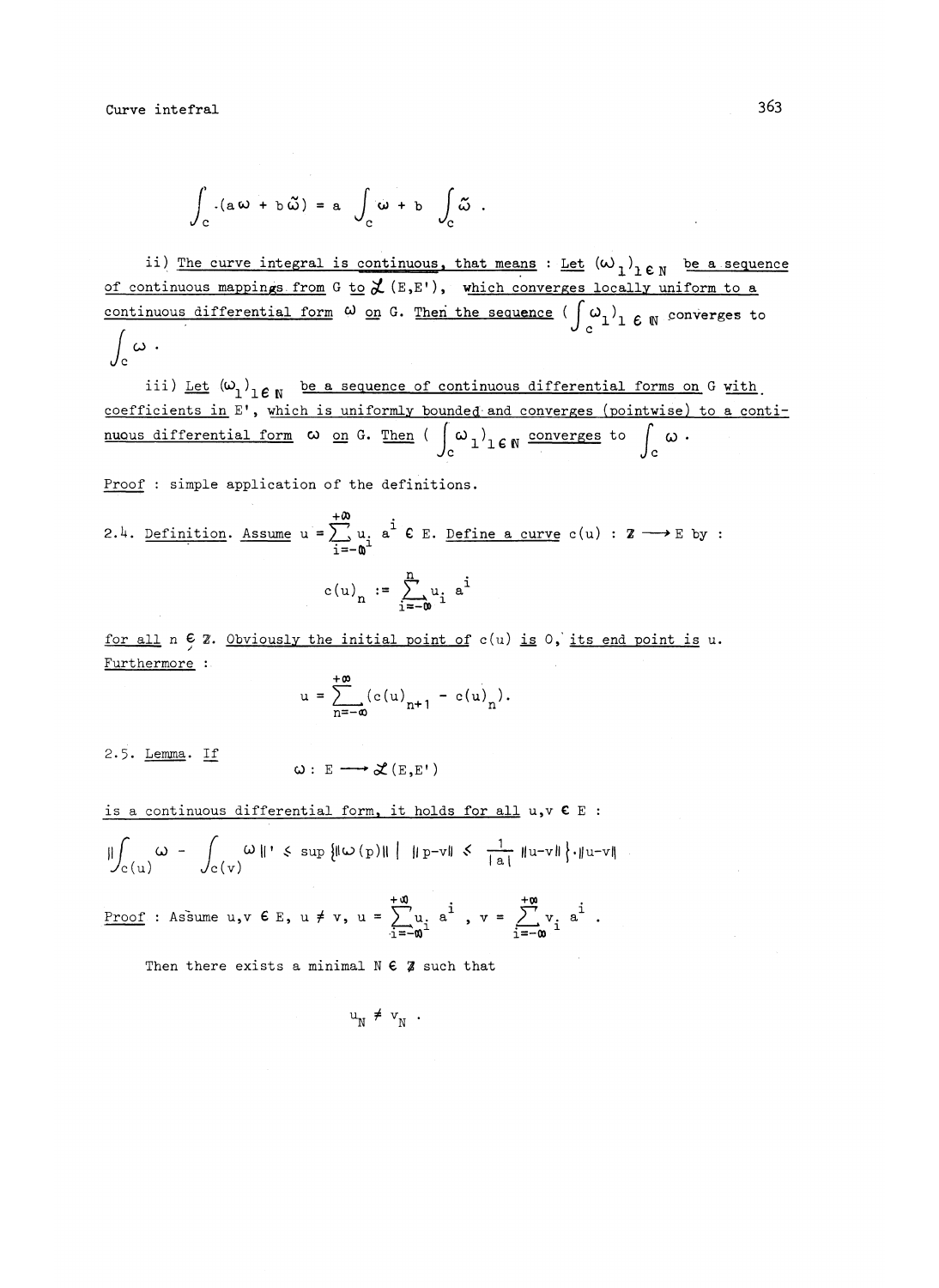$\sim$   $\sim$ 

Therefore :

$$
\iint_{C(u)} \omega - \int_{C(v)} \omega \, \iint_{\mathfrak{m}} = \int \omega (c(u)_{N-1})(c(u)_{N} - c(v)_{N})
$$

$$
+ \sum_{n=N}^{\infty} \omega (c(u)_{n})(c(u)_{n+1} - c(u)_{n})
$$

$$
- \sum_{n=N}^{\infty} \omega (c(v)_{n})(c(v)_{n+1} - c(v)_{n}) \parallel
$$

Now the statement follows with the aid of the following inequalities ; (n6Z, n >N)

$$
\|c(u)_{N-1} - v\| \le \frac{1}{|a|} \|u - v\| ;
$$
  

$$
\|c(u)_{n} - v\|, \|c(v)_{n} - v\| \le \|u - v\| ;
$$
  

$$
\|c(u)_{N} - c(v)_{N}\| \le \|u - v\| ;
$$

$$
\|c(u)_{n+1} - c(u)_{n}\|, \, \|c(v)_{n+1} - c(v)_{n}\| \le \|u - v\|.
$$

2.6. Theorem. Let

$$
\omega: E \longrightarrow \mathcal{X}(E, E')
$$

be a continuous differential form on E with coefficients in E<sup>t</sup>. Then the map  $F = E \longrightarrow E'$ , defined by  $\mathcal{A}^{\mathcal{A}}$ 

$$
u\ \longmapsto \int_{c(u)}\omega\ ,
$$

is a potential of **co .**

Proof : The statement is a consequence of the following inequality :

$$
\|\mathbf{F}(u) - \mathbf{F}(v) - \omega(v) (u - v)\|'
$$
  
\$\text{sup } \{ ||\omega(p) - \omega(v)|| | \mathbf{F} - v \}^{\frac{1}{2}} \|\mathbf{F} - v\| \le \frac{1}{|a|} \|u - v\| \}\$.

for all  $u,v \in E$ . Proof of this inequality for  $u,v \in E$  ;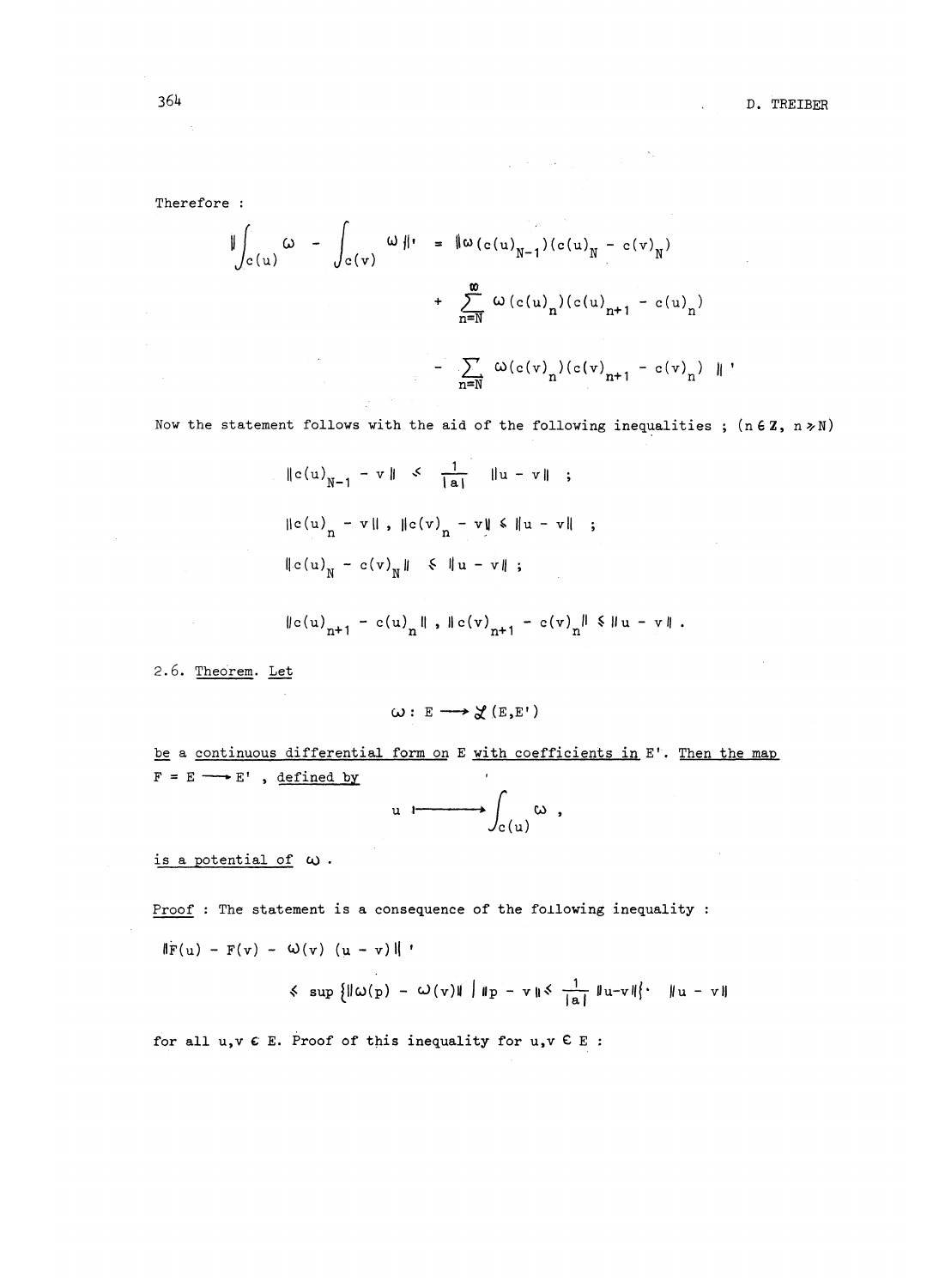$F(u) = F(v) - \omega(v)(u - v) =$ 

$$
= F(u) - F(v) - \omega(v) \left[ \sum_{n=-\infty}^{+\infty} (c(u)_{n+1} - c(u)_{n}) \right]
$$

$$
+ \omega(v) \left[ \sum_{n=-\infty}^{+\infty} (c(v)_{n+1} - c(v)_{n}) \right].
$$

Because of the continuity of  $\omega(v)$  : E  $\longrightarrow$  E' we conclude :

$$
= F(u) - F(v) - \sum_{n=-\infty}^{+\infty} \omega(v)(c(u)_{n+1} - c(u)_n)
$$

$$
+ \sum_{n=-\infty}^{+\infty} \omega(v)(c(v)_{n+1} - c(v)_n)
$$

$$
= \int_{c(u)} [\omega - \omega(v)] - \int_{c(v)} [\omega - \omega(v)] .
$$

Now the statement follows from 2.5.

2.7. Definition. Let G be an open subset of E. We now define a mapping  $\mathfrak{b}_c$  , which orders to every continuous differential form  $\omega$  on G with coefficients in E' a potential  $\phi_c(\omega)$  of  $\omega$ :

Let  $\omega$  be a continuous differential form on G :

(1) If  $G = E$ , <u>let</u>  $\phi_G(\omega)$  be the map

$$
u\longmapsto \int_{C(u)}\omega\ ,
$$

which has been regarded in 2.6.

(2) If G is an "open" ball in E, order to  $\omega$  a continuous differential form  $\tilde{\omega}$  on E by setting  $\tilde{\omega}$  equal to zero outside G and equal to  $\omega$  on G. Define :

$$
\phi_{G}(\omega) \ := \ \phi_{E}(\overset{\sim}{\omega}) \ | \ \mathrm{G} \ .
$$

(3) If G is an arbitrary open subset of E, which is different from E, then there is a canonical family  $(U, )$ .  $_{r}$  of "open" balls in G, disjoint two by two, such that G (3) If G is an arbitrary of  $\mathbf{e}$  canonical family  $(\mathbf{U}_i)_{i \in I}$ is the union of the U<sub>i</sub> . Define :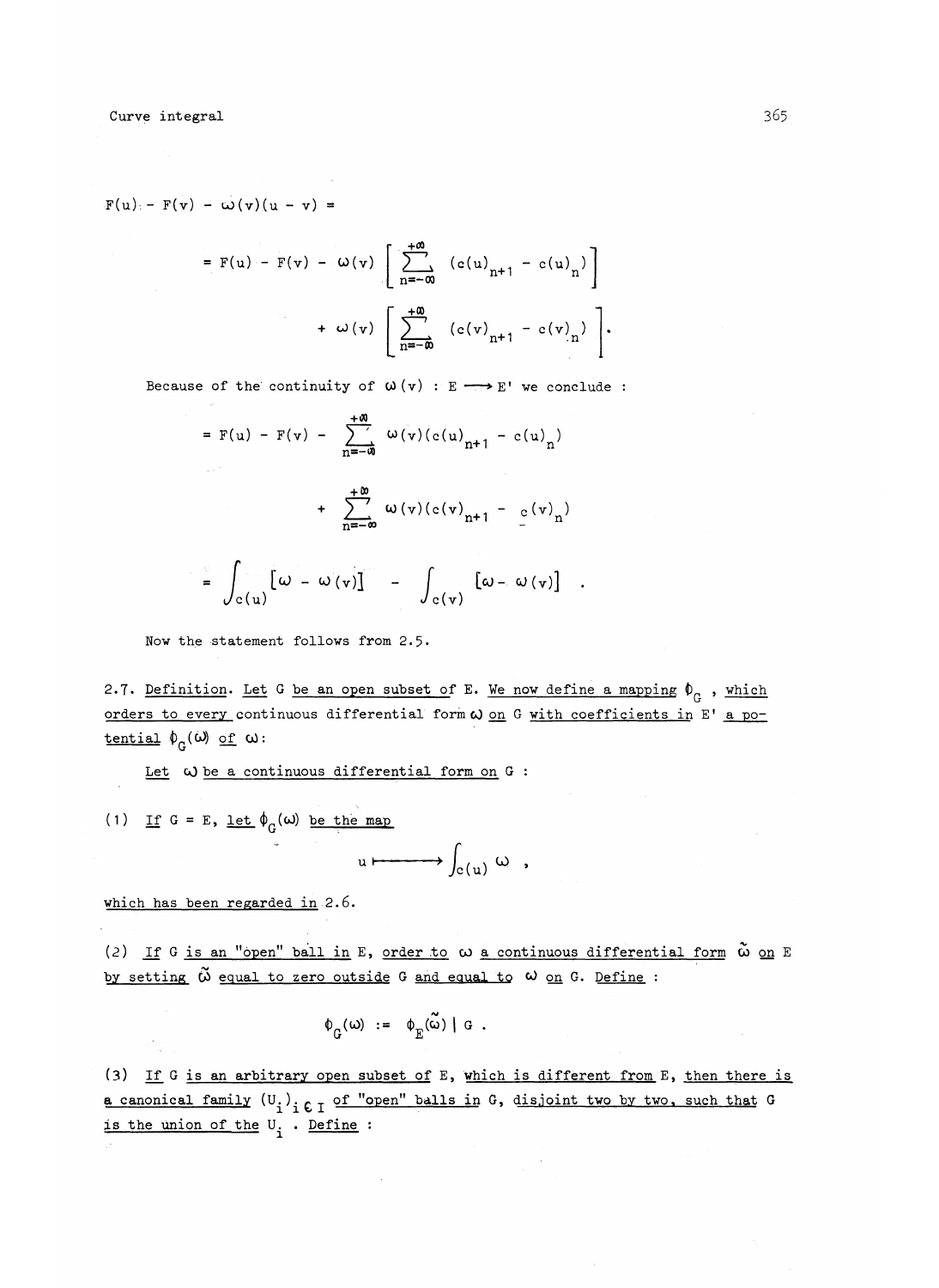$$
\phi_{\mathrm{G}}(\omega)\,|\, \mathrm{u}_{\mathrm{i}}^+ \;:=\; \phi_{\mathrm{U}_{\mathrm{i}}}^-(\omega \mid \mathrm{u}_{\mathrm{i}}^-)
$$

for all i  $C$  I.

2.8. Theorem. Assume that G is an open subset of E. Then the map  $\phi$  (defined in 2.7) 2.8. Theorem. Assume that G i

(i)  $\phi$  orders to every continuous differential form on G (vith coefficient... (i)  $\phi_G$  orders to every continuous differential form on G (with coefficient

(ii)  $\phi_{\alpha}$  is K-linear :

 $\frac{1}{10}$   $\frac{1}{10}$  is continuous relative to the canonical topologies of its definitional topologies of its definition  $\gamma_{\rm c}$  is continuous relative to the canonical topology

(iv) Let  $(\omega)$ )  $\epsilon$  we a sequence of differential forms on G, which is uniformany bounded and converges (pointwise) to a continuous differential forms on  $G$ , which is unit of  $\lim_{n \to \infty} \log_{10}(e/n)$  and converges (pointwise) to a continuous differential form  $\infty$  on mly bounded and converges (pointwise) to a continuous differentiation of  $\mathbb{E}[\mathbf{c}_0 \mathbf{w}]$  (converges (pointwise) to a continuous differentiation of  $\mathbb{E}[\mathbf{c}_0 \mathbf{w}]$ ) is converges (pointwise) to  $\mathbf{0} \cdot (\mathbf{w})$ 

 $(v)$  For every continuous differential form  $\omega$  on G the potential  $(v)$ ) (v) <u>for every continuous differential form</u>  $\omega$  on  $\sigma$  the potential  $\sigma$  ( $\omega$ )<br>locally extension-bounded. Example 3.2 will show that there are infinite times locally extension-bounded. Example 3.2. will show that there are infinite times differentiable functions, which have not this property.

ifferentiable functions, which have not this property.<br>(vi) The definition of the curve integral and - as a consequence - our co (vi) <u>The definition of the curve integral and - as a consequence - our cons-</u><br>truction of potentials depend on the choice of a development into infinite series truction of potentials depend on the choice of a development into infinite series of the elements of E in the sense of 1.2. The mapping  $\phi_G$  is not characterized by its properties.

Proof : Applications of the preceding statements.

-.9. Corollary 1 . The theorem about the equality of the mixed second partial deri $v \cdot 9.$  Corollary 1. The theorem about the equality of  $v$ 

There exists an infinite times differentiable function  $f : K^2 \longrightarrow K$ , such that

 $\frac{\partial^2 f}{\partial x \, \partial x}$  (p)  $\neq \frac{\partial^2 f}{\partial x \, \partial x}$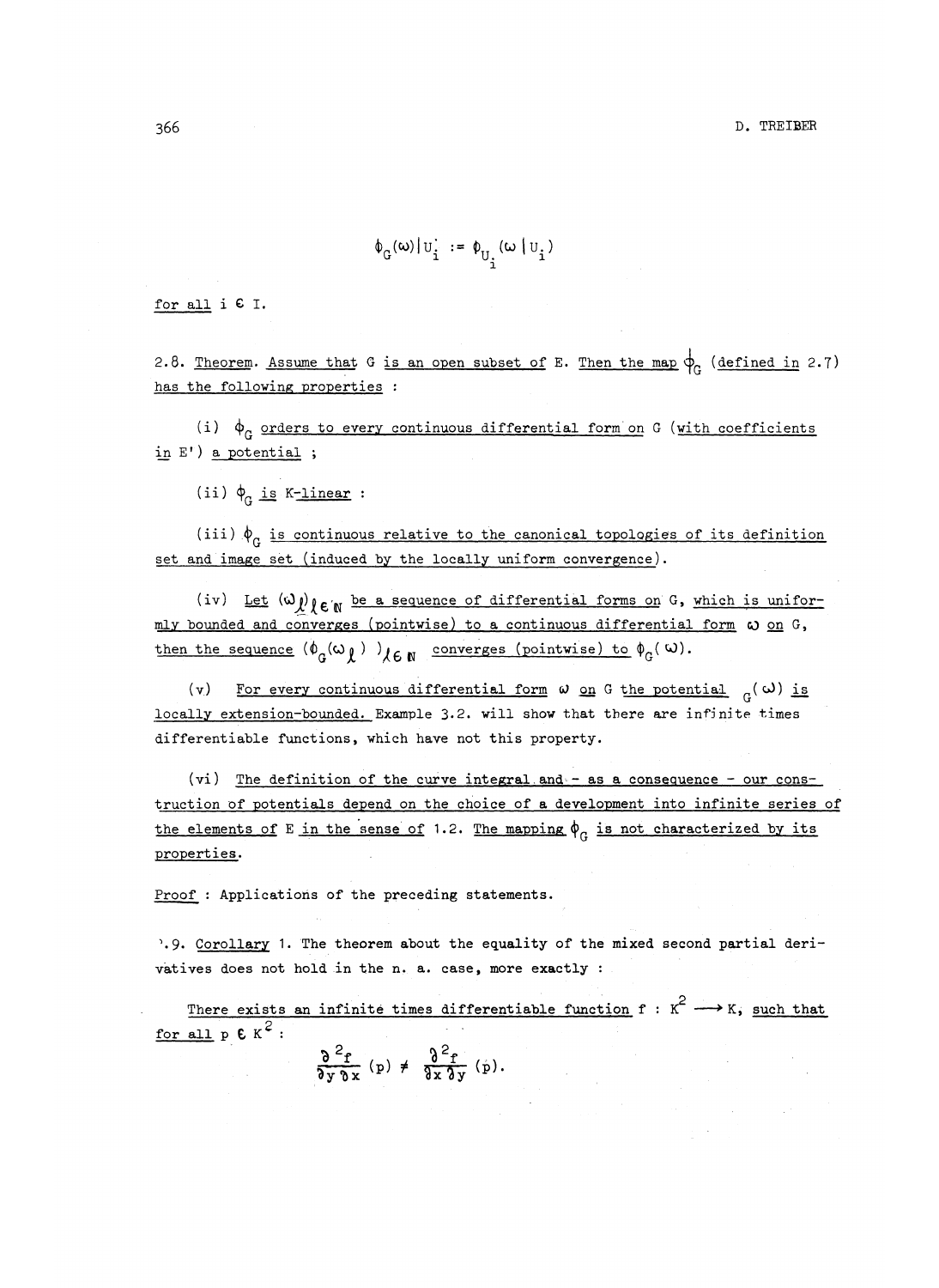Proof : Define f by :

$$
f := \phi_{\kappa^2}(x \, dx + x \, dy) : \kappa^2 \longrightarrow K.
$$

Then we get :

$$
\frac{\partial f}{\partial x} = \frac{\partial f}{\partial y} = x ,
$$

therefore :

$$
\frac{\partial^2 f}{\partial y \partial x} = \text{const}(0) \quad ; \quad \frac{\partial^2 f}{\partial x \partial y} = \text{const}(1).
$$

2. 10. Corollary 2. Let G be an open subset of E and f : G  $\longrightarrow$  E' be a continously differentiable function on G. Then f can be represented as the sum of two functions  $g, h : G \longrightarrow E'$  such that :

(1)  $g$  is differentiable and locally extension-bounded on  $G$ ;

#### (2) h is differentiable on G with everywhere vanishing derivative.

2.11. Remark. Assume Char $(K) = 0$ , G an open subset of K. The question arises whether exists a function  $\phi$ , which orders to every continuous function from G to K a primitive function and furthermore has the following properties :

(1)  $\phi$  orders to the function  $x^n | G$  the primitive function  $\frac{1}{n+1} x^{n+1} | G(n \in \mathbb{N})$ ;

 $(2)$   $\phi$  is K-linear;

(3)  $\phi$  is continuous (relative to the canonical topology of the space of all continuous functions from G to K, which is induced by the locally uniform convergence).

The function  $\phi_G$  defined in 2.7. is linear and continuous. But it has not the property (1) : For instance the primitive function of  $x : K \longrightarrow K$ , which one calculates using the method described above is the following :

$$
\frac{1}{2} x^2 - g \quad ,
$$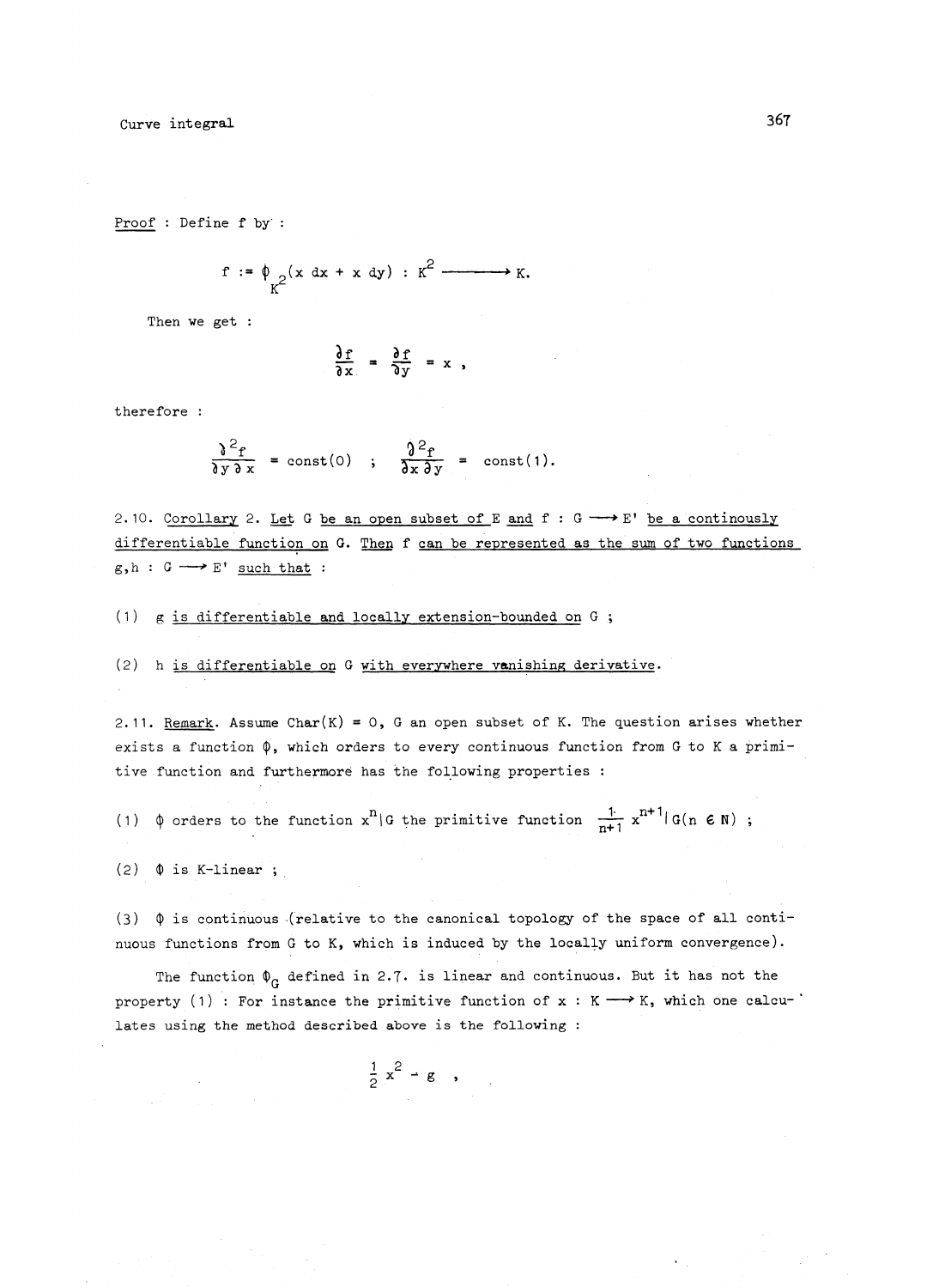$\overline{\phantom{a}}$ 

where  $g: K \longrightarrow K$  is defined by

$$
g(\sum_{n=-\infty}^{+\infty} a_n a^n) := \frac{1}{2} \sum_{n=-\infty}^{+\infty} (a_n a^n)^2.
$$

The following theorem will show that the properties  $(1)$  and  $(3)$  are not independent and that from this reason a function as described above generally does not exist.

2.12. Theorem. Assume Char(K) = 0 and that the restriction of the valuation of K to Q is non-trivial. Let G be an open subset of K and let  $C^{\circ}(G,K)$  denote the space of all continuous functions from G to K. Then generally it does not exist a mapping

 $\phi : C^{\circ}(G,K) \longrightarrow C^{\circ}(G,K)$ 

which is continuous and fulfills

$$
\phi(x^n | G) = \frac{1}{n+1} x^{n+1} | G
$$

for all  $n \in \mathbb{N}$ .

Proof : (cf. Dieudonné [1]) Let G be the "open" ball in E of radius 1 around the center 0. Assume that  $\phi$  is a mapping as described above. Let p be the unique prime number such that the restriction of the valuation of K to  $\mathbb Q$  is equivalent to the p-adic valuation of Q.

Put :

$$
f_n := p^n x^{p^{2n} - 1} | G
$$

for all n  $\in$  N. Then  $(f_n)_{n \in \mathbb{N}}$  converges to the zero-function on G, but  $(\phi(f_n))_{n \in \mathbb{N}}$ does not converge at all (Convergence relative to the canonical topology of  $C^{\circ}(G,K)$ ).

Remark. Assume  $k \in N$ ,  $k > 1$ , G an open subset of E. In the same way as in the real analysis one can define k-differential forms on G with coefficients in E' also in the n. a. case. Using the preceding results it is easy to show that in this case •too every continuous k-differential form on G has a. potential.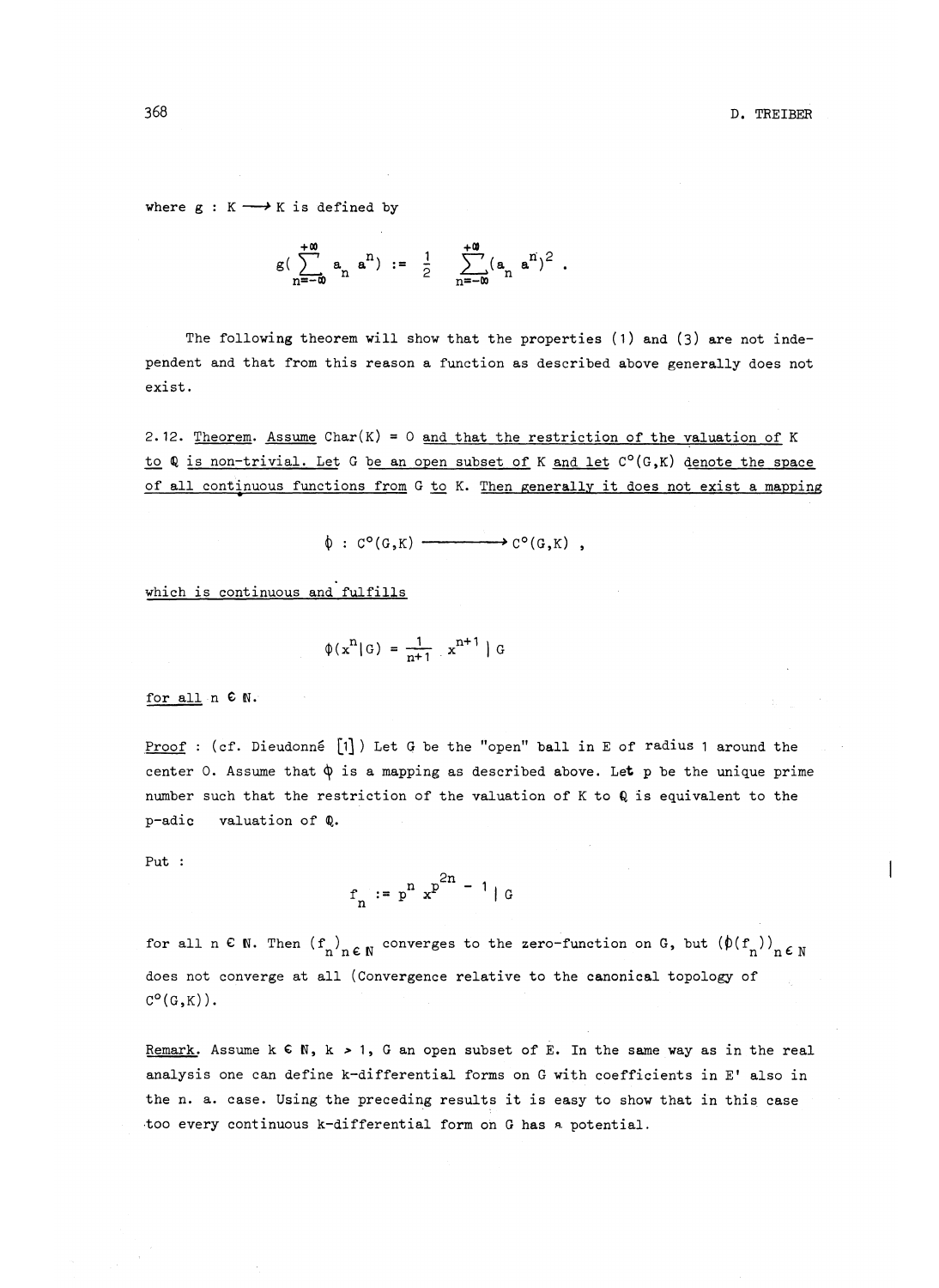#### 3. Examples.

The examples of this section shall illustrate the connection between the notions of continuity, (partial) differentiability and existence of primitive functions. Furthermore they show some consequences of the lack of a mean value theorem in the n. a. analysis.

3.1. Example. (cf. Dieudonné [1]) There exists an injective function  $f : E \longrightarrow E$ , which is differentiable on E and whose derivative is vanishing everywhere.

Proof : Define f by

$$
f(\sum_{n=-\infty}^{+\infty} v_n a^n) := \sum_{n=-\infty}^{+\infty} v_n a^{2n}
$$
.

We get the following inequality : For all  $v,w \in E$  :

$$
\|v - w\|^2 \le \|f(v) - f(w)\|^{+} \le \frac{1}{|c|} \|v - w\|^2.
$$

3.2. Example. There exists a function  $f : E \longrightarrow K$ , which is differentiable on E with everywhere vanishing derivative, but which is not locally extension-bounded.

P<u>roof</u>: The valuation of K is non-trivial. Therefore there exists an a *E* K such<br>that 0< | a | < 1. Assume v 6 E, ||v|| > 1. Then we can find a map i : N ----> N such that

$$
|a|^{1(n)} \leq \min\{|a|^{n} \quad , \quad \frac{1}{(n+1).||v||} |a|^{2n} \}
$$

for all  $n \in \mathbb{N}$ . Define for  $n \in \mathbb{N}$ :

$$
p_n := a^n v
$$
,  $q_n := a^n v + a^{i(n)} v$ .

Let U<sub>n</sub> be the "open" ball of radius  $\|a\|^{1(n)}$   $\|v\|$  around  $a^{\text{n}}v$  and  $\chi_{\text{n}}$  its characteristic function. Define :

$$
f \ := \ \sum_{n=0}^{\infty} \ a^{2n} \chi_n \ .
$$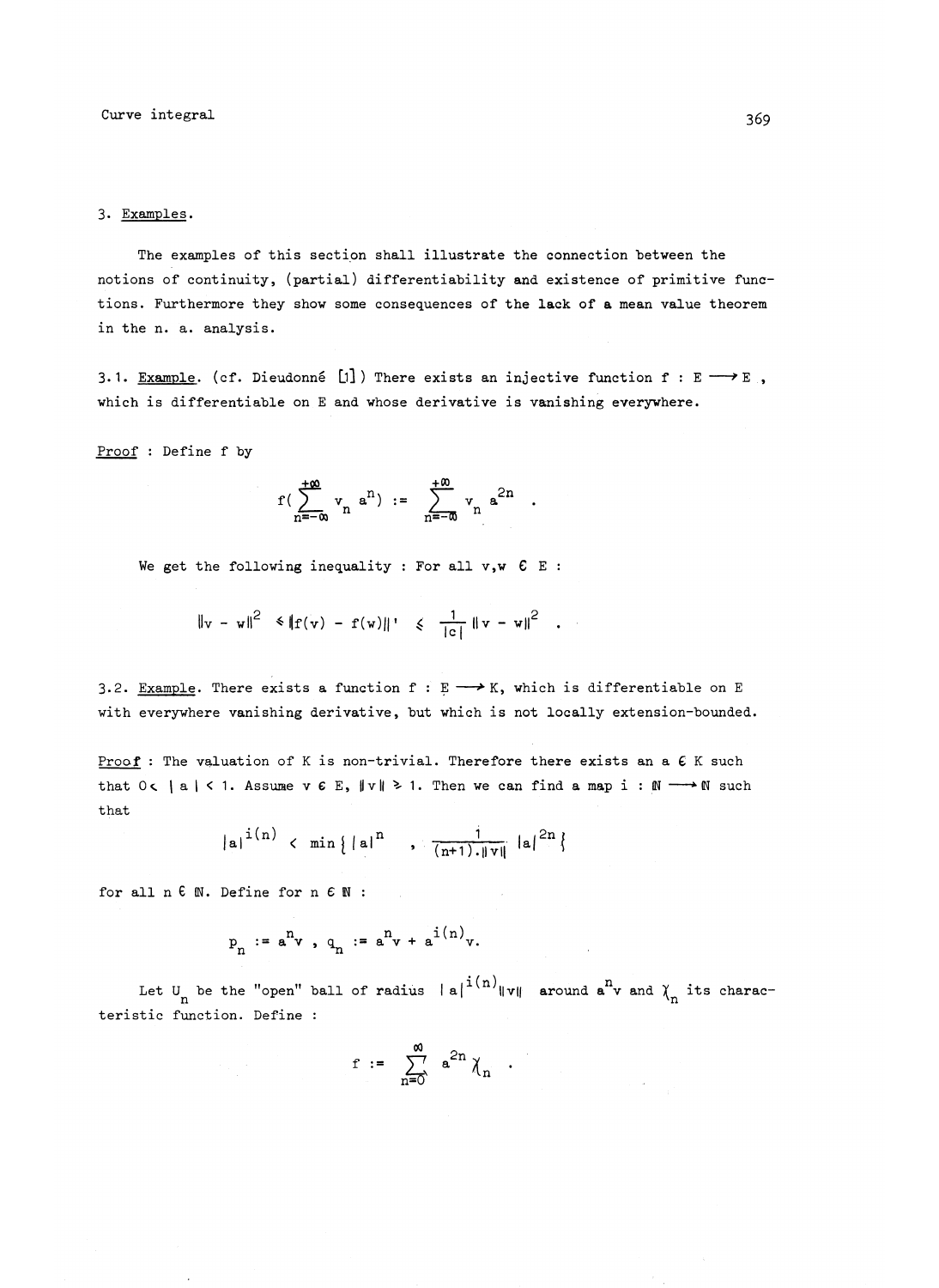Obviously f is differentiable on E. with everywhere vanishing derivative. Furthermore :

$$
|f(p_n) - f(q_n)| \gg (n+1).||v|| \cdot a^{-1(n)} = (n+1)||p_n - q_n||.
$$

3.3. Example. There exists a function  $f: K^2 \longrightarrow K$ , which is partially differentiable on  $K^2$  and whose partial derivatives are vanishing everywhere, but which is not continuous in 0. Especially continuous partial differentiability does not imply continuity.

<u>Proof</u>: Assume  $a \in K$ ,  $0 \le |a| \le 1$ . For all  $n \in \mathbb{N}$  let  $U_{\perp}$  be the "open" ball in  $K^2$ of radius  $|a|^n$  around the center  $(a^n, a^n)$ . Define f as the characteristic function of the union of the U<sub>r</sub>

3.4. Example. There exists a function  $f : K \longrightarrow K$ , which is extension-bounded on K and therefore equicontinuous on K, but which is nowhere differentiable on K.

Proof : Define f by :

$$
f(\sum_{n=-\infty}^{+\infty} a_n a^n) := \sum_{n=-\infty}^{+\infty} a_{2n} a^{2n}
$$

Obviously it holds for all  $b, d \in K$ :

$$
|f(b) - f(d)| \le |b - d|
$$
,

thus f is extension-bounded on K. Assume  

$$
b = \sum_{n=-b}^{+0} b_n a^n 6 K.
$$

Let R be the subset of K defined in 1.2 . Then R has at least two elements. Therefore there exists for all  $j \in M$  an

$$
\widetilde{b}_j \in R - \{b_j\}.
$$

Define  $d_j := b - b_j a^j + \tilde{b}_j a^j \in K$ . Then we get  $d_j \neq b$  and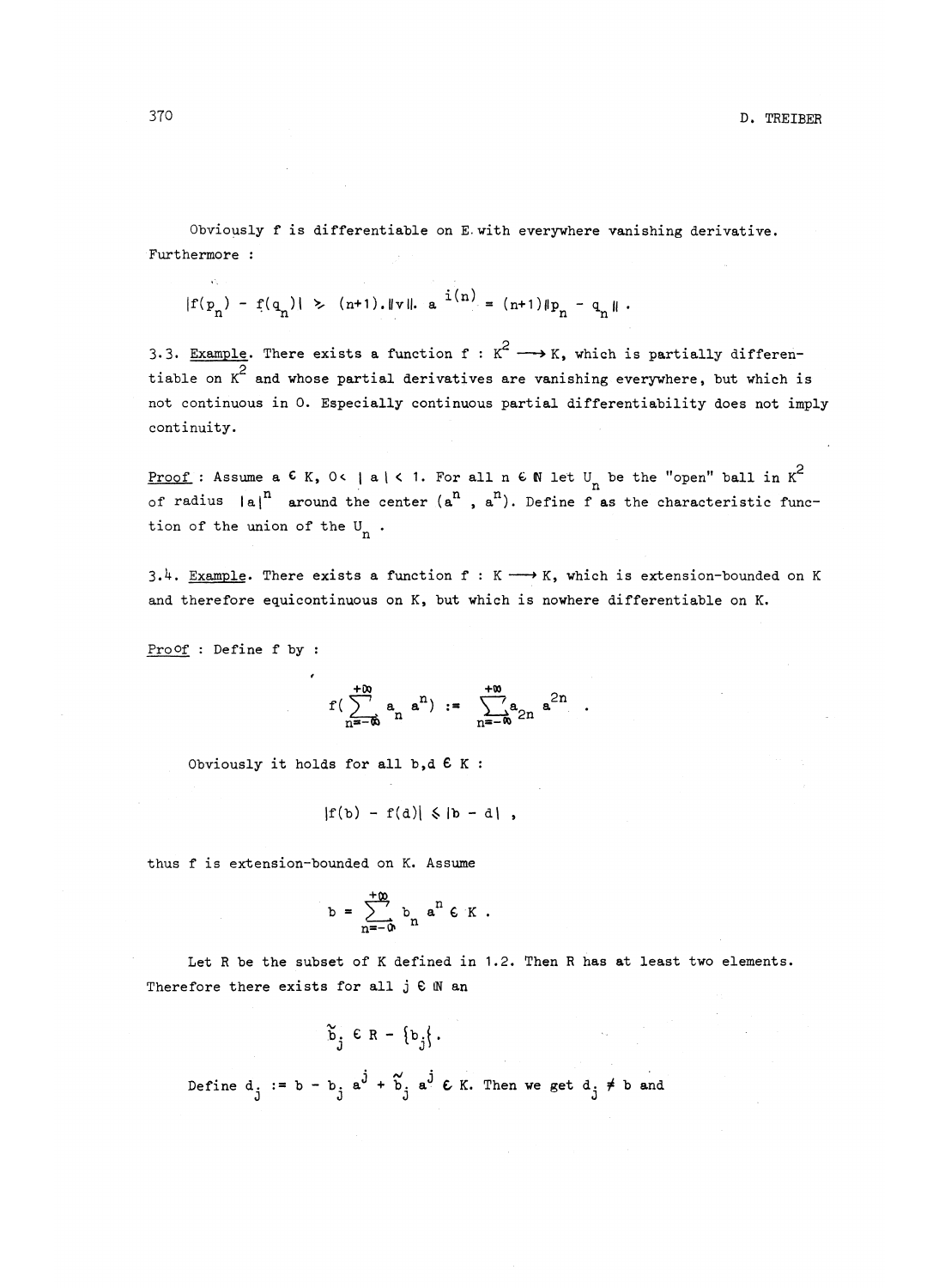Curve integral 371

$$
\frac{f(d_j) - f(b)}{d_j - b} = \begin{cases} 1, & \text{if } j \text{ is even,} \\ 0, & \text{if } j \text{ is odd.} \end{cases}
$$

Furthermore : lim  $d_j = b$ , therefore : f is not differentiable at b.  $j \rightarrow \infty$ 

3.5. Example. There exists a function  $f : K \longrightarrow K$ , which has no primitive function.

Proof : Let S be the set of all elements of K, whose development into a series in the sense of 1.2 . is finite. It is easy to show that the characteristic function of S has no primitive function.

4. Application of the curve integral to the solution of differential equations over n. a. Banach spaces.

In this section we give an existence theorem about the solutions of n. a. differential equations. The proof - a construction by means of the curve integralis omitted.

4.1. Definition. Let G resp. G' be an open subset of E resp. E'. Let

 $\Omega$  : G x G'  $\longrightarrow$   $\mathscr{L}(\mathbb{E}, \mathbb{E})$ 

be a mapping. We are searching solutions  $f : G \longrightarrow G'$  of the differential equation

$$
d_{p}f = \Omega(p, f(p))
$$
 (\*)

for all p C G.

 $\mathcal{L}$ 

In the case 
$$
E = K^m
$$
,  $E' = K^n(m, n \in N)$  we regard the differential equation  
\n
$$
\begin{pmatrix}\n\frac{\partial f_1}{\partial x_1} & \cdots & \frac{\partial f_1}{\partial x_m} \\
\vdots & \vdots & \ddots & \vdots \\
\frac{\partial f_n}{\partial x_1} & \cdots & \frac{\partial f_n}{\partial x_m}\n\end{pmatrix}
$$
\n $(p) = \begin{pmatrix}\nF_1(p, f(p)) \\
\vdots \\
F_n(p, f(p))\n\end{pmatrix}$ 

-19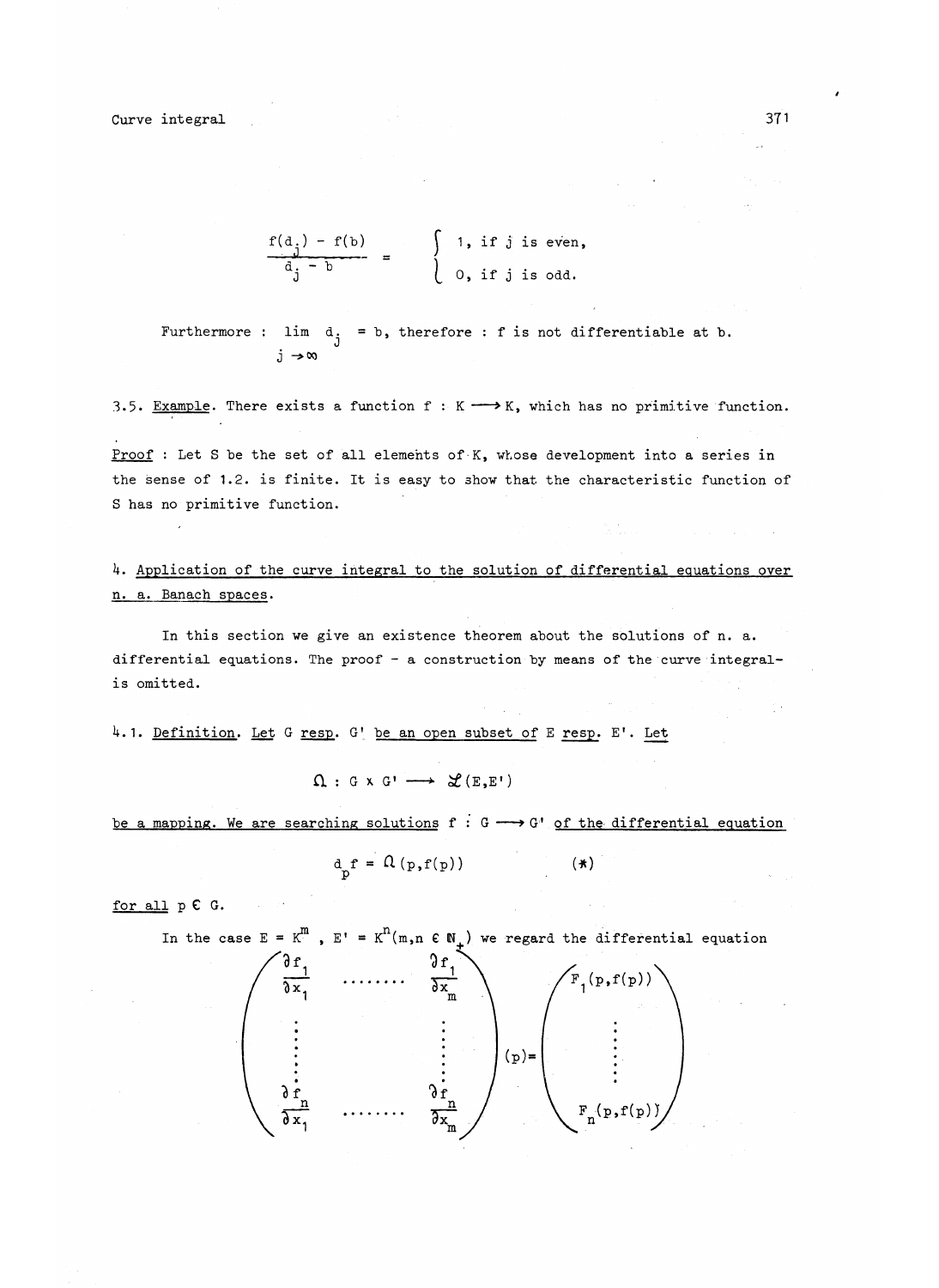for all  $p \in G$ . Especially in the case  $E = E' = K$  we search for solutions of the differential equation

$$
f'(x) = F(x, f(x)).
$$

4.2. Theorem. Let G resp. G' be an open subset of E resp. E'. Let  $\Omega: G \times G' \longrightarrow \mathcal{X}(E,E')$  be a continuous mapping. Assume that  $\Omega: G \longrightarrow \mathbb{R}_{+}$ ,  $g: G \longrightarrow G'$ 

are continuous functions. Let N be an isolated subset of E. Then there exists a solution

$$
f\;:\;G\longrightarrow G'
$$

of the differential equation  $(*)$  such that

$$
\|f(p) - g(p)\| \leq \mathcal{L}(p)
$$

for all  $p \in G$  and moreover  $f$  and  $g$  have the same values on  $N$ .

U.3. Corollary. The set of solutions of the differential equation *{¥'}* is dense in the canonically topologized space of continuous functions from G to G'.

Espacially the set of potentials of a continuous differential form is dense in the space of continuous functions.

#### 5. Analytic solutions of n. a. differential equations.

In the last section we have seen that the set of solutions of a n. a. differential equation is dense in the space of continuous functions. If one regards analytic n. a. differential equations and searches only for analytic solutions, one gets a uniqueness theorem. Moreover an estimation of the radius of convergence of a solution will be given which generally cannot be improved.

5.1. Theorem. Assume  $Char(K) = 0$ . Let

$$
F = \sum_{n,m=0}^{\infty} a_{nm} x^{n} y^{m} : K^{2} \longrightarrow K
$$

be an analytic function in a neighbourhood of 0. Then there exists a unique analytic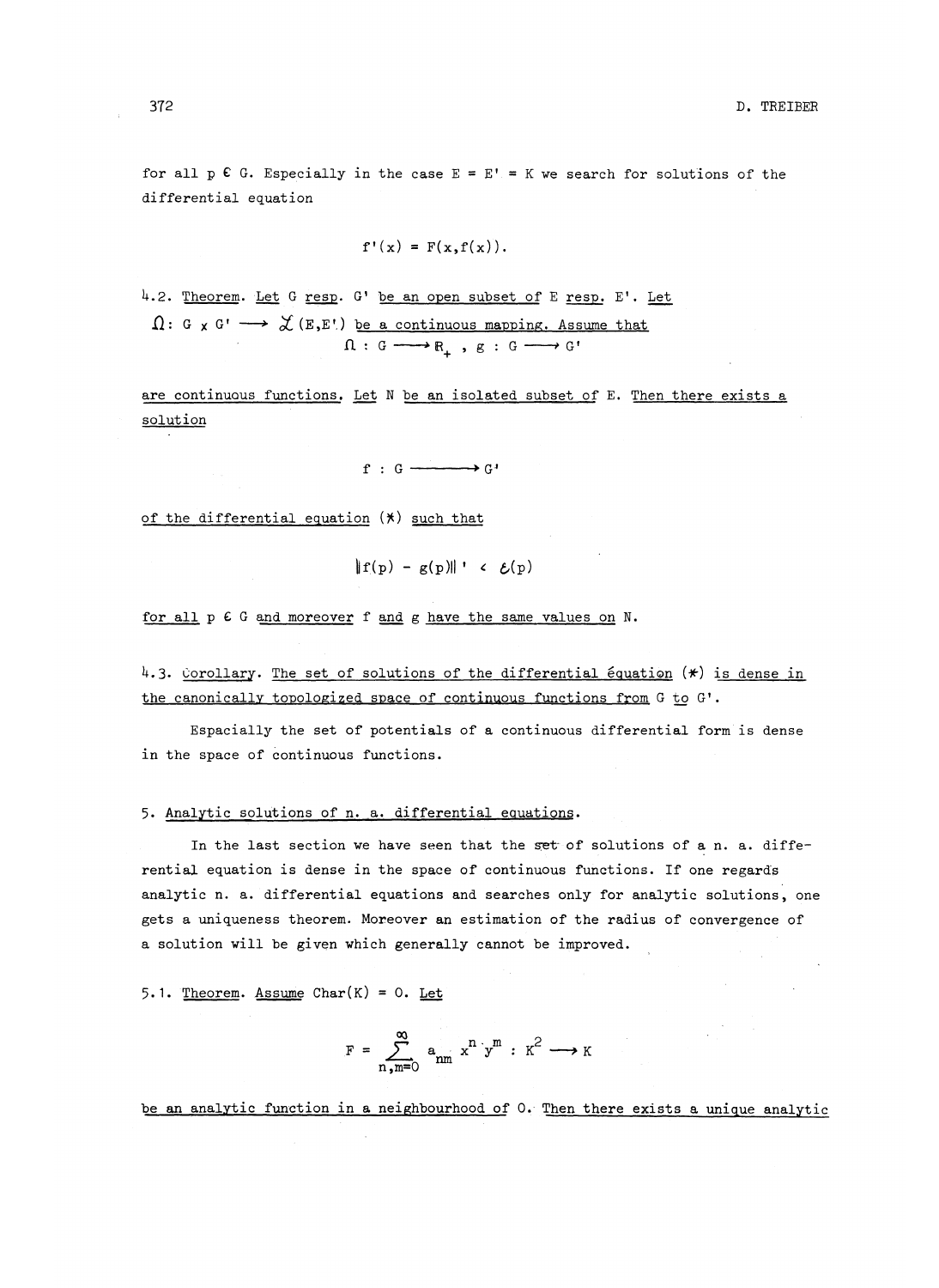Curve integral 373

solution f of the differential equation

$$
f' = F(x, f))
$$
 (1)

such that  $f(0) = 0$ .

Furthermore we have the following estimation for the radius of convergence of f : If F converges on the "closed" ball in  $K^2$  of radius r  $\epsilon$   $R_1$  around 0, then we get :

$$
\rho(f) \gg \rho(\exp) \xrightarrow{\mathbf{r}} \max\left\{ \sup_{\mathbf{m}, \mathbf{m} \in \mathbb{N}} |a_{\mathbf{m}\mathbf{m}}| r^{n+m}, 1 \right\}
$$
 (2)

The exponential function and its differential equation show that this estimation generally cannot be improved.

<u>Proof</u>: It is easy to show that there is a unique sequence  $(b_n)_{n \in \mathbb{N}}$  of elements of K such that the formal power series

$$
\sum_{n=1}^{\infty} b_n \ x^n
$$

fulfills the differential equation (1) . Now the statement follows if the inequality (2) is proved.

Obviously for all  $k \in N$  the  $(k+1)-th$  formal derivative of f is a sum, whose single terms are of the form

$$
\frac{\partial^{n+m}}{\partial x^n \partial y^m} \cdot F(x, f(x)) \cdot f^{(j_1)} \dots f^{(j_m)} , \qquad (3)
$$

 $(n,m \in \mathbb{N}_+ , n+m \in \{1,\ldots,k\} , j_1, \ldots, j_m \in \mathbb{N}, j_1 + \ldots + j_m + n = k).$ 

Assume  $r \in \mathbb{R}_+$  according to the assumption above. Put

$$
\alpha := \sup_{n,m \in \mathbb{N}} |a_{nm}| r^{n+m} \varepsilon \varepsilon.
$$

Then it holds n,m  $\in \mathbb{N}$  :

$$
\left|\frac{\partial^{n+m}}{\partial x^n \partial y^m} F(x, f(x)) (0,0)\right| = \left|\begin{array}{ccc} n! & m! & a_{nm} \end{array}\right| \leq \frac{\alpha}{r^{n+m}} \quad (4)
$$